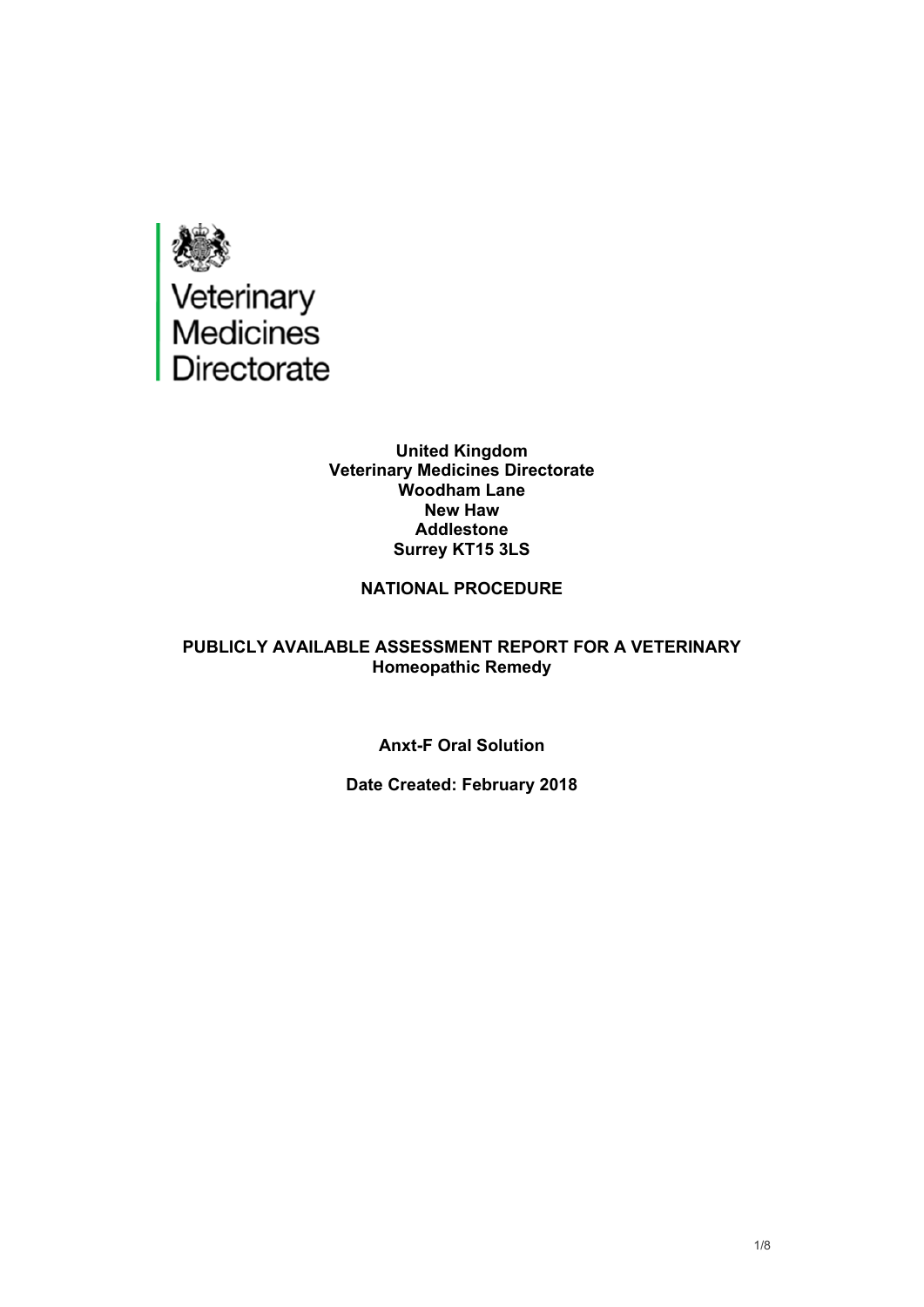# **MODULE 1**

## **PRODUCT SUMMARY**

| Name, strength and<br>pharmaceutical form   | <b>Anxt-F Oral Solution</b>                                                                                                                                      |                                          |                                                 |  |
|---------------------------------------------|------------------------------------------------------------------------------------------------------------------------------------------------------------------|------------------------------------------|-------------------------------------------------|--|
| Applicant                                   | <b>Complements of Scotland Limited</b><br>(Trading as Freeman's Homeopathic Pharmacy)<br>20 Main Street<br><b>Busby</b><br>Glasgow<br><b>G76 8DU</b><br>Scotland |                                          |                                                 |  |
| Homeopathic material(s) and<br>potency(ies) | Aconite (Aconitum<br>Napellus)<br>Avena Sativa                                                                                                                   | <b>HAB</b><br>2005<br><b>HAB</b><br>2005 | 10x,<br>200c<br>7x, 2c                          |  |
|                                             | Belladonna (Atropa<br>Belladonna)                                                                                                                                | HAB<br>2005                              | 30 <sub>c</sub>                                 |  |
|                                             | Borax (Natrium<br>Tetraboracicum)                                                                                                                                | HAB<br>2005                              | 6c, 30c                                         |  |
|                                             | Calcium                                                                                                                                                          | HAB                                      | 30c,                                            |  |
|                                             | Phosphoricum                                                                                                                                                     | 2005                                     | 200c                                            |  |
|                                             | Gelsemium                                                                                                                                                        | <b>HAB</b>                               | 6c, 30c,                                        |  |
|                                             | (Gelsemium                                                                                                                                                       | 2005                                     | 200c                                            |  |
|                                             | Sempervirens)                                                                                                                                                    |                                          |                                                 |  |
|                                             | Lycopodium                                                                                                                                                       | <b>HAB</b>                               | 6c, 30c                                         |  |
|                                             | (Lycopodium<br>Clavatum)                                                                                                                                         | 2005                                     |                                                 |  |
|                                             | Natrium Carbonicum                                                                                                                                               | HAB                                      | 30c,                                            |  |
|                                             |                                                                                                                                                                  | 2005                                     | 200 <sub>c</sub>                                |  |
|                                             | <b>Natrium Chloratum</b>                                                                                                                                         | <b>HAB</b>                               | 30 <sub>c</sub>                                 |  |
|                                             | (Natrium Muriaticum)                                                                                                                                             | 2005                                     |                                                 |  |
|                                             | Passiflora Incarnate                                                                                                                                             | <b>HAB</b><br>2005                       | 7x, 2c                                          |  |
|                                             | Phosphorus                                                                                                                                                       | HAB<br>2005                              | 6c, 30c,<br>200c, 1M<br>(1 in 100)<br>dilution) |  |
|                                             | Rhododendron                                                                                                                                                     | <b>HAB</b><br>2005                       | 6c                                              |  |
|                                             | Scutellaria Lateriflora                                                                                                                                          | <b>HAB</b><br>2005                       | 7x, 2c                                          |  |
|                                             | Silicea (Acidum                                                                                                                                                  | <b>HAB</b>                               | 30c,                                            |  |
|                                             | Silicicum)                                                                                                                                                       | 2005                                     | 200c                                            |  |
|                                             | Staphisagria                                                                                                                                                     | <b>HAB</b>                               | 6c, 30c                                         |  |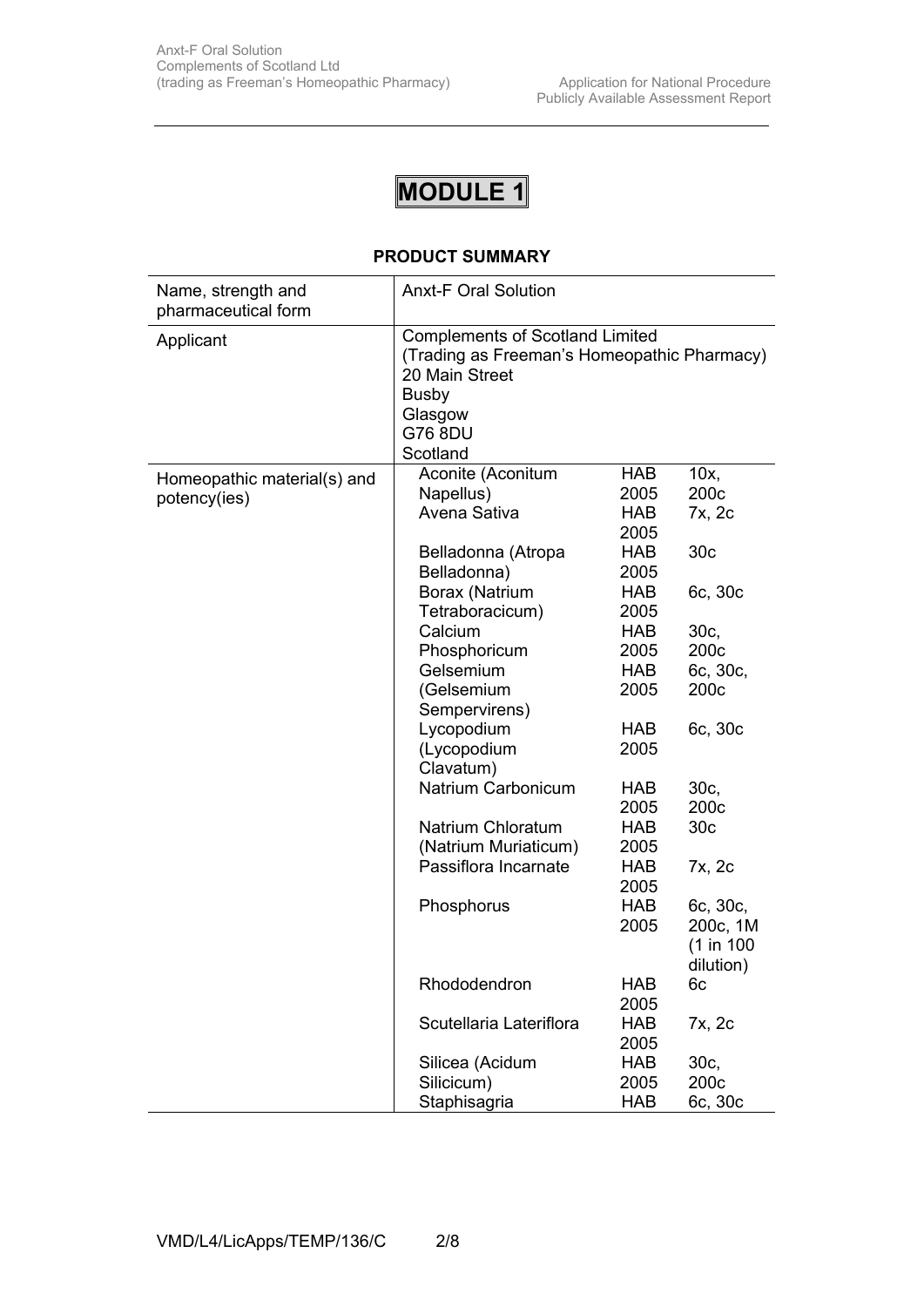|                | (Delphinium          | 2005       |                 |
|----------------|----------------------|------------|-----------------|
|                | Staphisagria)        |            |                 |
|                | Stramonium (Datura   | <b>HAB</b> | 30 <sub>c</sub> |
|                | Stramonium)          | 2005       |                 |
|                | Valeriana (Valeriana | <b>HAB</b> | 7x, 2c          |
|                | Officinalis)         | 2005       |                 |
| Target species | All non-food animals |            |                 |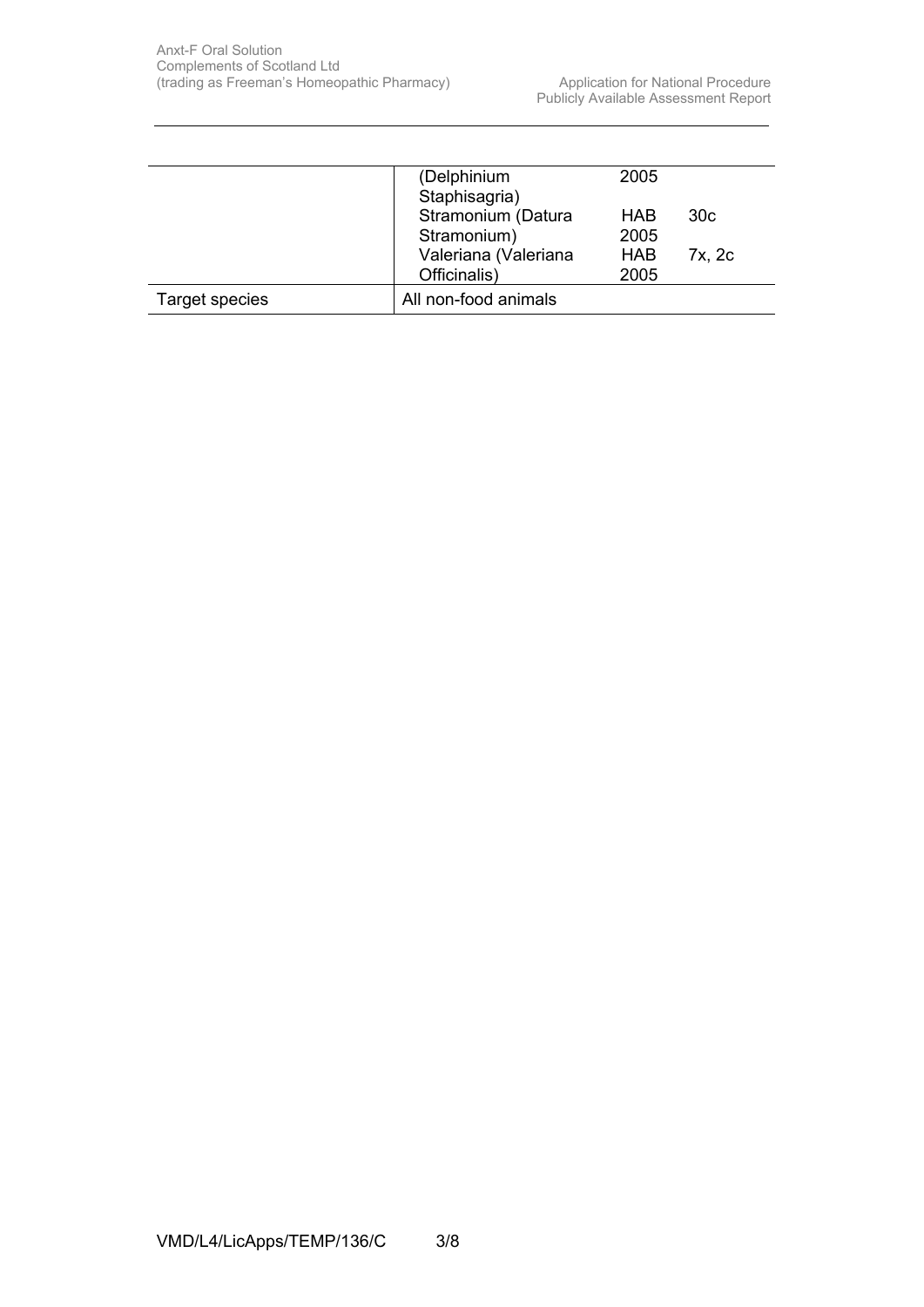## **MODULE 2**

## **PUBLIC ASSESSMENT REPORT**

| Legal basis of original<br>application | Homeopathic       |
|----------------------------------------|-------------------|
| Date of conclusion of the<br>procedure | 13th October 2009 |

## **I. SCIENTIFIC OVERVIEW**

This was an application for a homeopathic remedy, Anxt-F, which is produced from seventeen homeopathic formulations. The product is authorised for use in any non-food animal. There are no formal indications.

Part 9 of Schedule 1 (Marketing Authorisations of the Veterinary Regulations 2013, paragraph 65 (1)), states that the procedure for registering a homeopathic product is the same procedure as that for granting a marketing authorisation for a non-homeopathic veterinary medicine, as shown in Part 3. However, no proof of efficacy is required.

The overall benefit:risk analysis was in favour of accepting the registration, and the application was approved.

## **II. QUALITATIVE AND QUANTITATIVE PARTICULARS OF THE CONSTITUENTS**

## *II.A. Composition*

The product (an oral solution), contains the following:

| <b>Stock Name</b>                                                 | <b>Specification</b>               | <b>Dilution</b><br>and<br><b>Scale</b> |
|-------------------------------------------------------------------|------------------------------------|----------------------------------------|
| Aconite (Aconitum Napellus)<br>Avena Sativa<br>Belladonna (Atropa | <b>HAB 2005</b><br><b>HAB 2005</b> | 10x, 200 c<br>2c<br>7x.                |
| Belladonna)                                                       | <b>HAB 2005</b>                    | 30 c                                   |
| <b>Stock Name</b>                                                 | <b>Specification</b>               | <b>Dilution</b><br>and<br>Scale        |
| Borax (Natrium                                                    |                                    |                                        |
| Tetraboracicum)<br>Calcium Phosphoricum<br>Gelsemium              | <b>HAB 2005</b><br><b>HAB 2005</b> | 6 с, 30 с<br>30 с, 200 с               |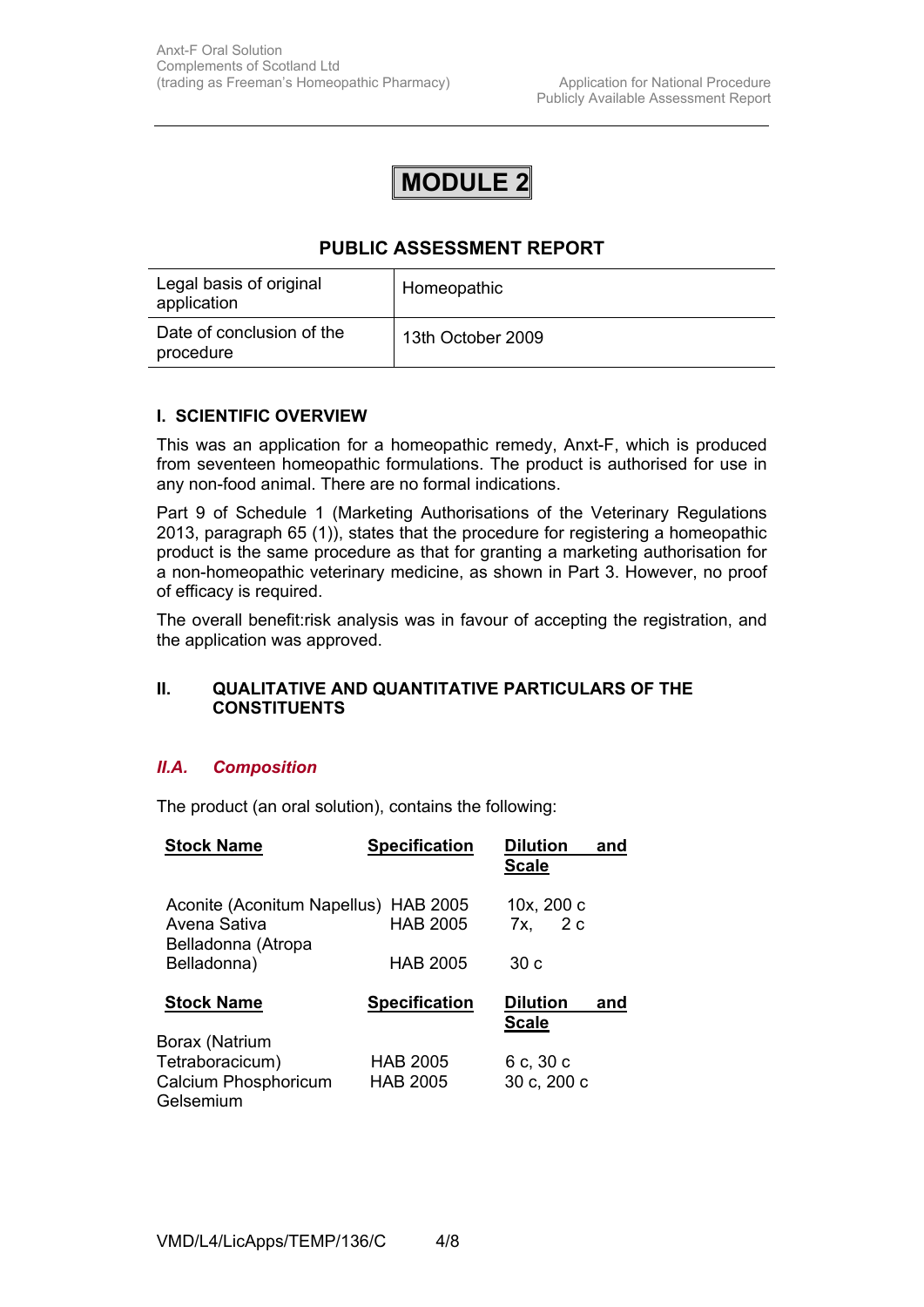| (Gelsemium Sempervirens HAB2005<br>Lycopodium |                 | 6 с, 30 с, 200 с               |
|-----------------------------------------------|-----------------|--------------------------------|
| (Lycopodium Clavatum)                         | <b>HAB 2005</b> | 6 c, 30 c                      |
| Natrium Carbonicum                            | <b>HAB 2005</b> | 6 c, 200 c                     |
| Passiflora Incarnate                          | <b>HAB 2005</b> | 7x, 2 c                        |
| Phosphorus                                    | <b>HAB 2005</b> | 6 c, 30 c, 200 c, 1M (1 in 100 |
| dilution)                                     |                 |                                |
| <b>Rhodedendron</b>                           | <b>HAB 2005</b> | 6 c                            |
| Scutellaria Lateriflora                       | HAB 2005        | 7x, 2 c                        |
| Silicea (Acidum Silicicum)                    | HAB 2005        | 30 c, 200 c                    |
| Staphisagria                                  | <b>HAB 2005</b> | 6 c, 30 c                      |
| (Delphinium Staphisagria)                     | <b>HAB 2005</b> |                                |
| Stramonium                                    | <b>HAB 2005</b> | 30c                            |
| (Datura Stramonium)                           | <b>HAB 2005</b> |                                |
| Valeriana                                     | <b>HAB 2005</b> | 7x, 2 c                        |
| (Valeriana Officinalis                        | <b>HAB 2005</b> |                                |
| <b>Other Substances</b>                       |                 |                                |
| <b>Diluents</b>                               | Grade           | <b>Modifier</b>                |
| <b>Purified Water</b>                         | Ph. Eur         | qs to 15.0 ml                  |
| <b>Pharm base</b>                             |                 |                                |
| <b>Ingredients (oral solution)</b>            | Grade           | <u>% v/v</u>                   |
| Ethanol 96%                                   | Ph. Eur         | 20.0                           |

 The container/closure system consists of a white, opaque low density polyethylene dropper bottles with tamper evident caps. The particulars of the container and controls performed were provided and conformed to the regulation. The choice of the formulation and the absence of preservative were justified.

 The product is established pharmaceutical form and its development is adequately described in accordance with the relevant European guidelines.

## *II.B. Description of the Manufacturing Method*

Suitable descriptions were provided of the methods used for potentisation and dispensing of the product.

## *II.C. Control of Starting Materials*

The homeopathic materials are manufactured in accordance with the European Pharmacopoeial (Ph. Eur) monograph 'Methods of preparation of homoeopathic stocks and potentisation'. The homeopathic material specifications were considered adequate to control the quality of the material.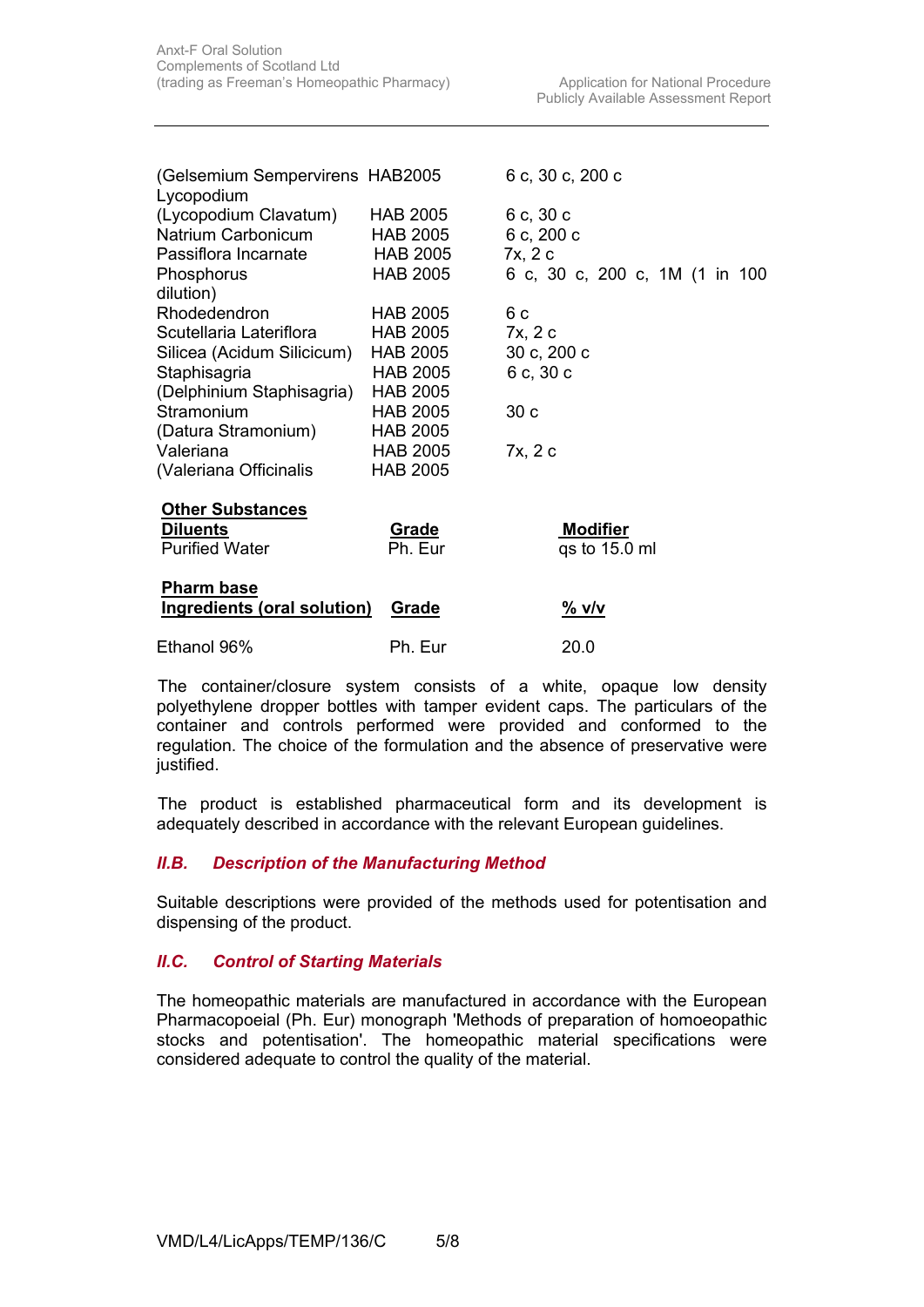Compliance with appropriate quality standards was demonstrated for all the excipients used to manufacture the product. Appropriate certificates of analysis were provided.

The packaging used was supported by satisfactory specifications and technical drawings, accompanied by suitable declarations of conformity with Ph. Eur and food contact use requirements.

## *II.C.4. Substances of Biological Origin*

There are no substances within the scope of the TSE Guideline present or used in the manufacture of this product*.*

#### **II.D.** Control Tests Carried Out at Intermediate Stages of the *Manufacturing Process*

Not applicable.

## *II.E. Control Tests on the Finished Product*

The finished product specification controls the relevant parameters for the pharmaceutical form. Acceptable data from the proposed production sites have been provided.

## *II.F. Stability*

Stability data on the homeopathic material and final product have been provided in accordance with applicable European guidelines, demonstrating their stability when stored under the approved conditions.

## **III. SAFETY AND RESIDUES DOCUMENTATION (PHARMACO-TOXICOLOGICAL)**

## *III.A Safety Documentation*

## *Pharmacological Studies*

No pharmacological data are required for applications for homeopathic remedies.

#### *User Safety*

No user safety data are required when the product is used as intended.

## *Environmental Safety*

No Environmental Risk Assessment is required for homeopathic remedies.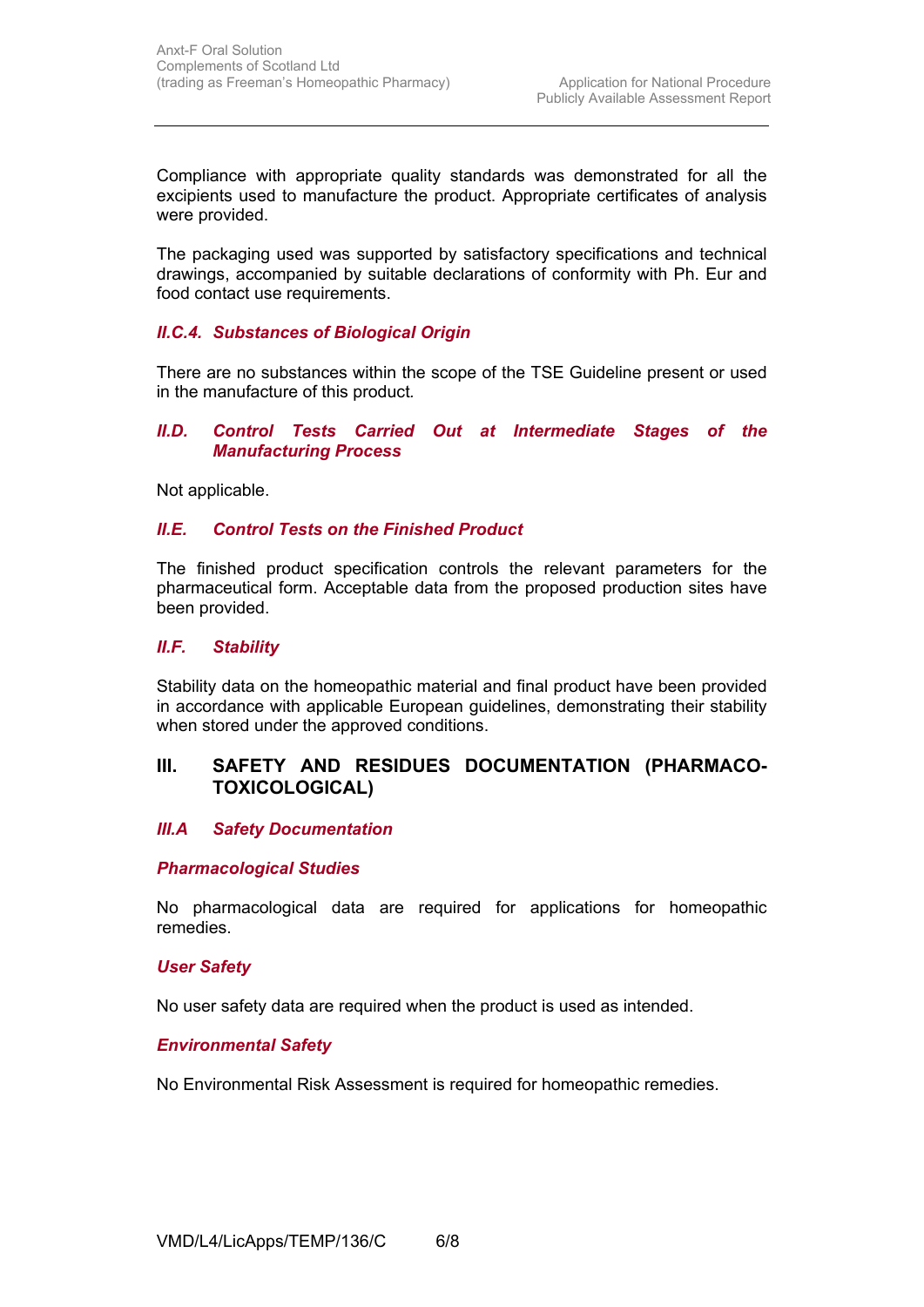## *III.B.2 Residues documentation*

The applicant has provided proof that all substances included in the homeopathic remedy are suitable for use in food-producing animals under Regulation 37/2010.

## *Residue Studies*

No residues data are required for applications for homeopathic remedies.

## **IV. CLINICAL DOCUMENTATION**

No proof of either efficacy or target species safety are required for applications for homeopathic remedies.

## **V OVERALL CONCLUSION AND BENEFIT– RISK ASSESSMENT**

The data submitted in the dossier demonstrate that when the product is used in accordance with the labelling, the benefit/risk profile of the product is favourable.